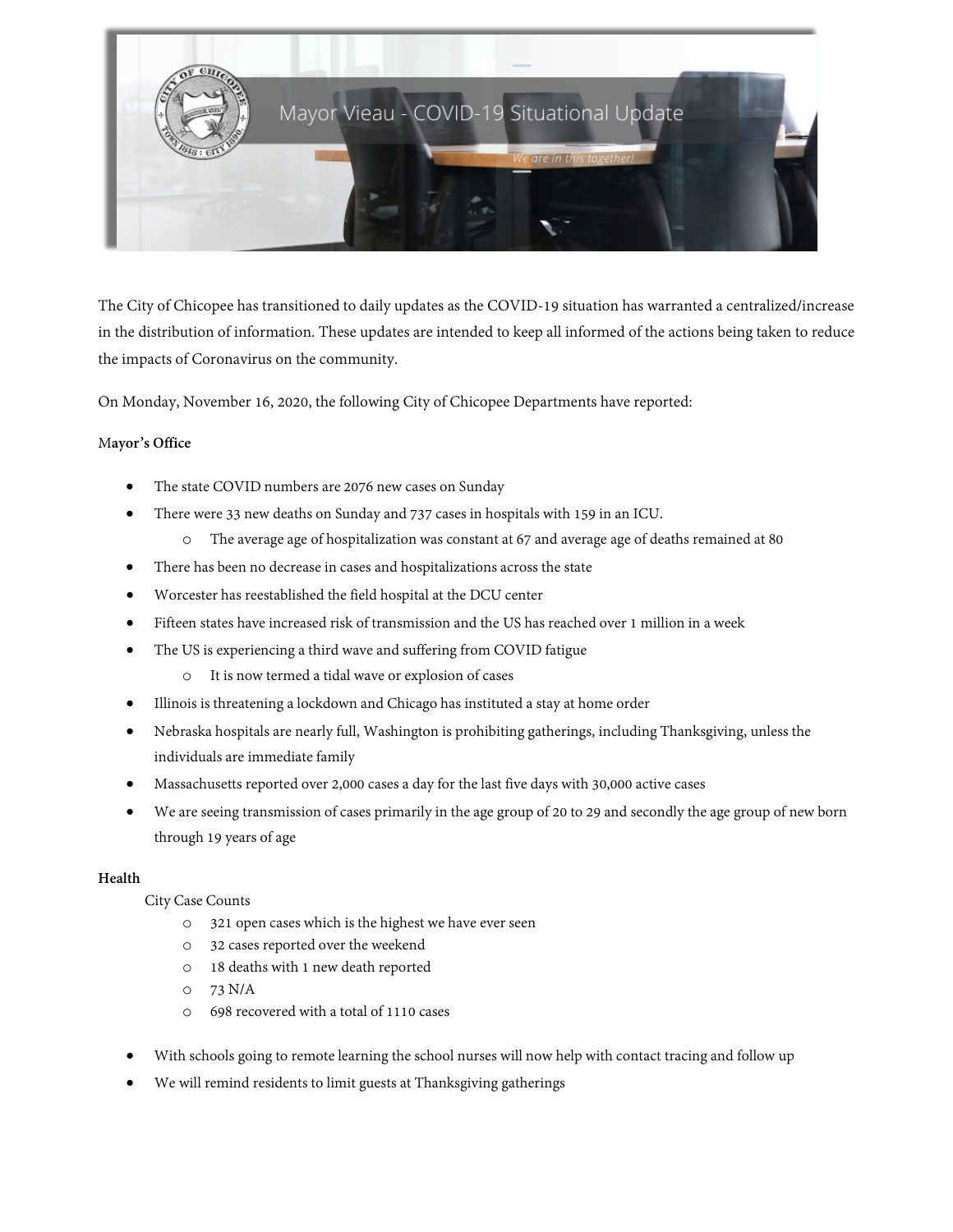## **Police Department**

- We are fully staffed and have two officers out
- There have been no complaints on large gatherings
- Resident seem to be complying with the 9:30pm close of business and the 10:00pm stay at home advisory
- There is little traffic on the streets from 10:00pm to 5:00 am

#### **Fire Department**

Status quo on services and full staffing

### **Emergency Management**

- Services and staffing are continuing
- We are looking for some trailers to transport materials and supplies
- The regional impact is showing concentration of transmission in high density areas primarily Springfield, Chicopee, Agawam, and West Springfield area
- Worcester is high and has added restrictions on gatherings
- The mortality rate is low and shows the developed treatments for the virus are effective and we continue to learn how to treat the virus
- The Moderna vaccine results are reported at 94.5% effective and will not need freezer storage

### **Safety**

- Status Quo on services and staffing
- Chicopee has several testing sites in the local area: CVS on Center Street, Chicopee Health Center on Front Street, Med Express Urgent Care on Memorial Drive, and Holyoke Medical Walk-In Care on Memorial Drive.
	- o Testing is conducted at Eastfield Mall and Holyoke Community College
- Arrangements have been made for our first responders to be tested as needed
- Working on hand sanitizer for the Police Department

## **DPW**

- Status quo on staffing and services
- Have one employee out with a positive test
	- o Sent three others for testing

## **COA**

Status Quo on staff and servicing